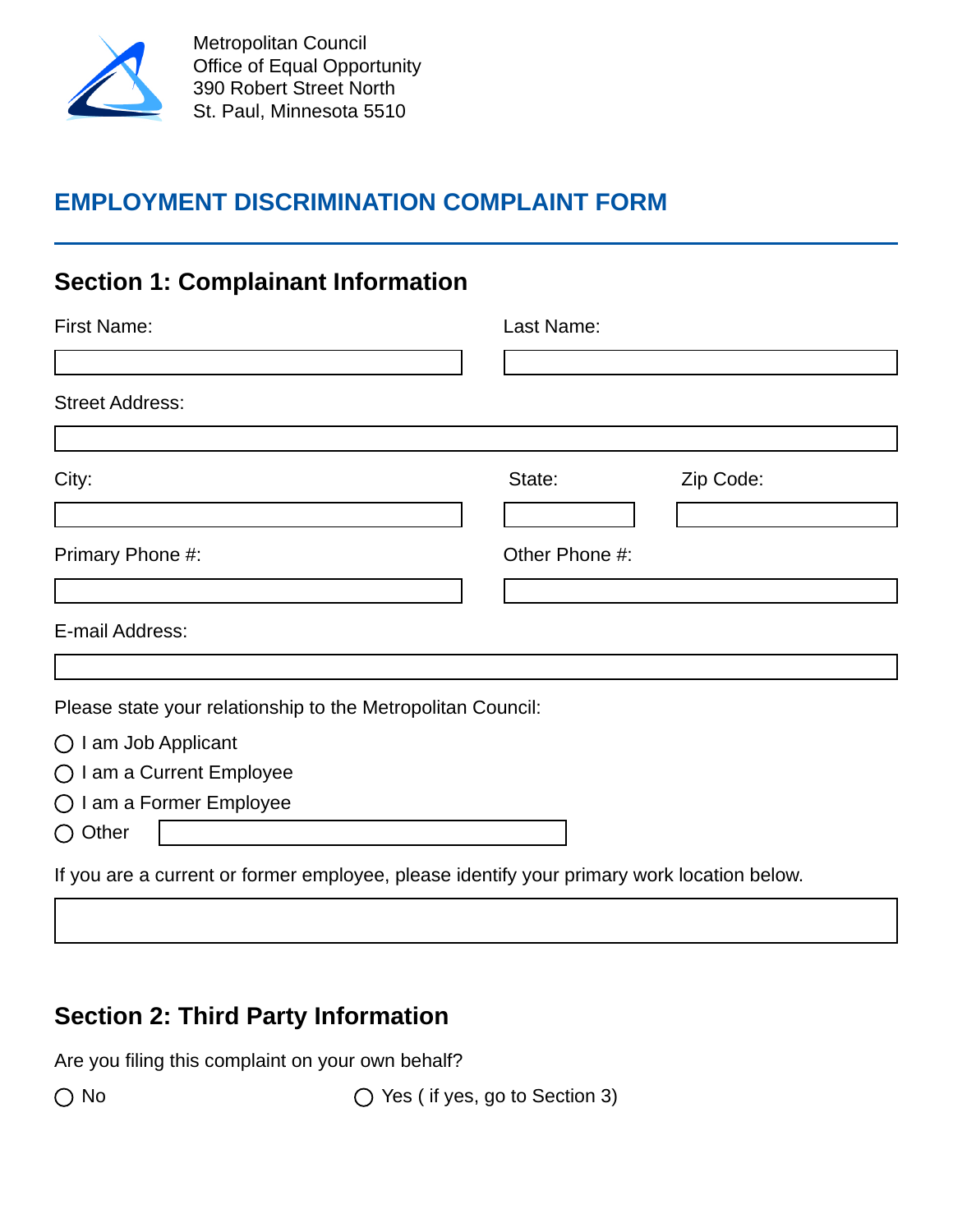| First Name of Person Filing Complaint:                 | Last Name of Person Filing Complaint: |
|--------------------------------------------------------|---------------------------------------|
| What is your relationship to the complainant?          |                                       |
| Primary Phone #:                                       | Other Phone #:                        |
| E-mail Address:                                        |                                       |
| Please explain why you have filed for the third party: |                                       |

# **Section 3: Complaint Information**

I believe the discrimination I experienced was based on (check all that apply)

| Age                                                     |
|---------------------------------------------------------|
| Color                                                   |
| Creed                                                   |
| <b>Disability Status</b>                                |
| <b>Genetic Information</b>                              |
| <b>Marital Status</b>                                   |
| <b>National Origin</b>                                  |
| Pregnancy                                               |
| <b>Public Assistance Status</b>                         |
| Race                                                    |
| Religion                                                |
| Reprisal                                                |
| <b>Sex</b>                                              |
| <b>Sexual Orientation</b>                               |
| Other, please specify                                   |
| On what date did the alleged discrimination take place? |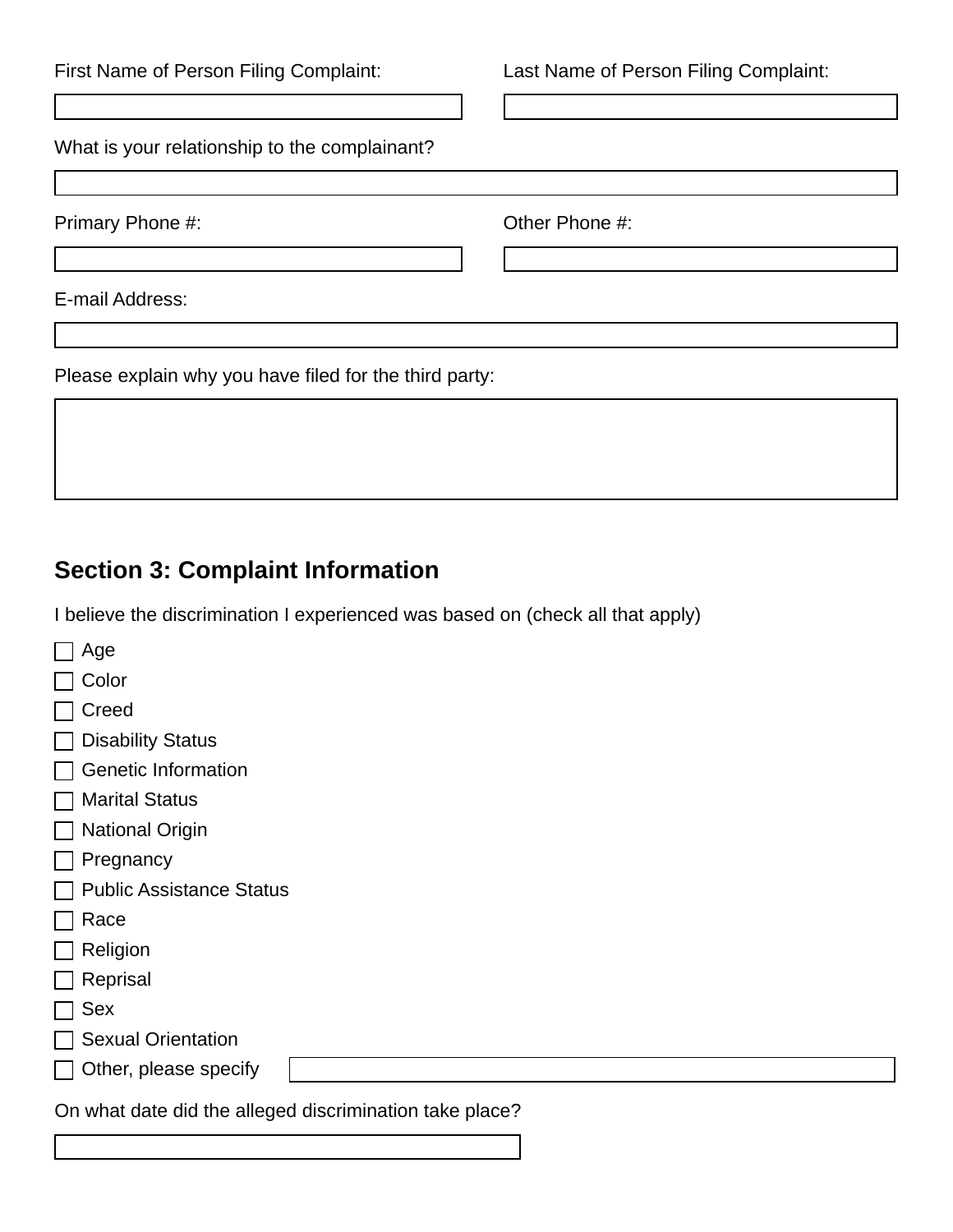Please explain and clearly as possible what happened and how you believe your were discriminated against. Indicate who was involved. Be sure to include how you feel other persons were treated differently than you and why you believe these events occurred.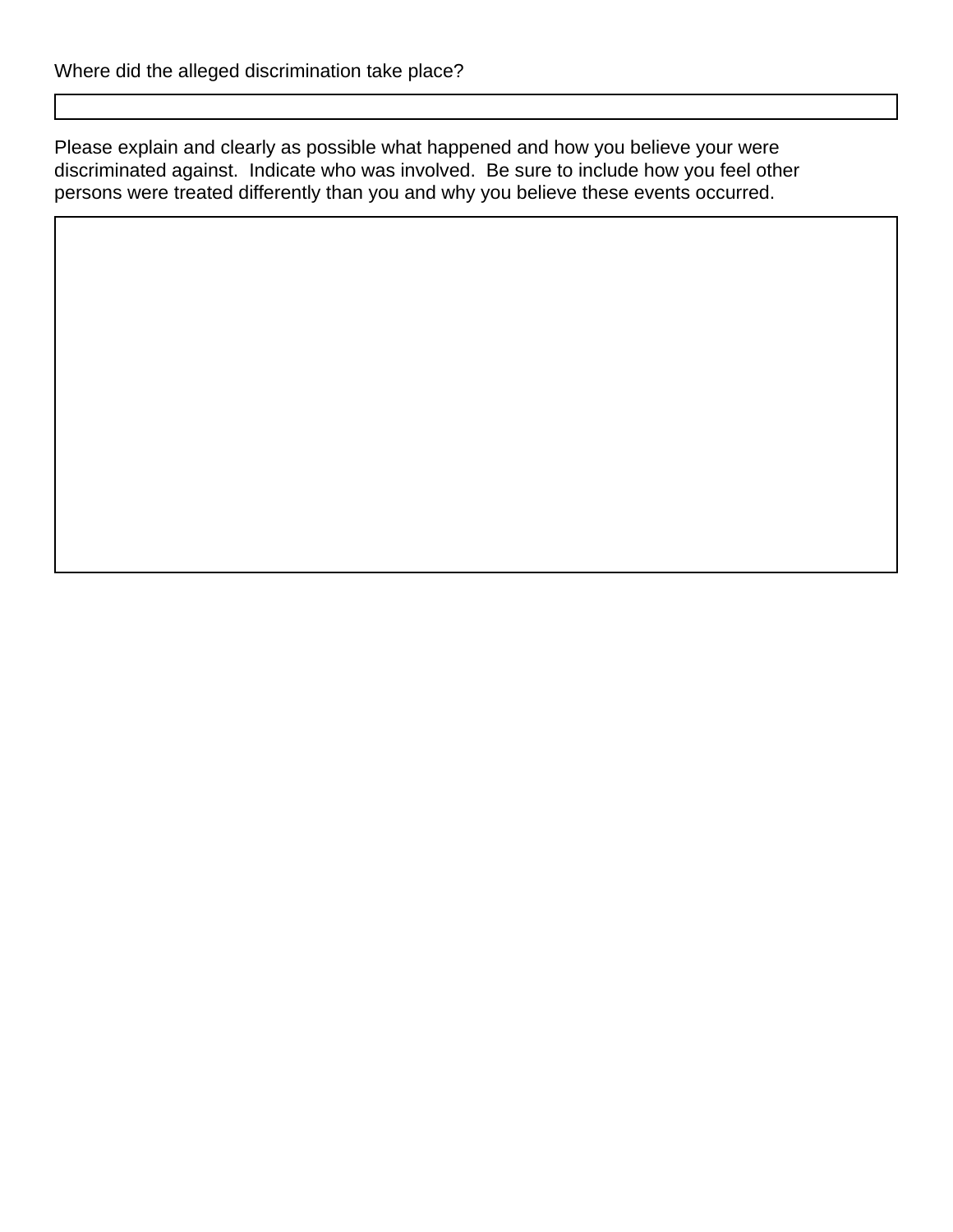List the names and contact information of persons who may have knowledge of the alleged discrimination.

|  | with |  |
|--|------|--|
|--|------|--|

| <b>First Name:</b> | Last Name:     |
|--------------------|----------------|
|                    |                |
| Primary Phone #:   | Other Phone #: |
|                    |                |
| E-mail Address:    |                |
|                    |                |
| <b>Witness 2</b>   |                |
| <b>First Name:</b> | Last Name:     |
|                    |                |
| Primary Phone #:   | Other Phone #: |
|                    |                |
| E-mail Address:    |                |
|                    |                |

# **Section 4: Other Agency/Court Information**

Have you filed this complaint with any other federal, state or local agency or with any federal or state court?

◯ No ( if no, go to Section 5)

○ Yes

If Yes, Check all that apply.

- $\Box$  Federal Agency
- □ Federal Court
- □ State Agency
- □ State Court
- □ Local Agency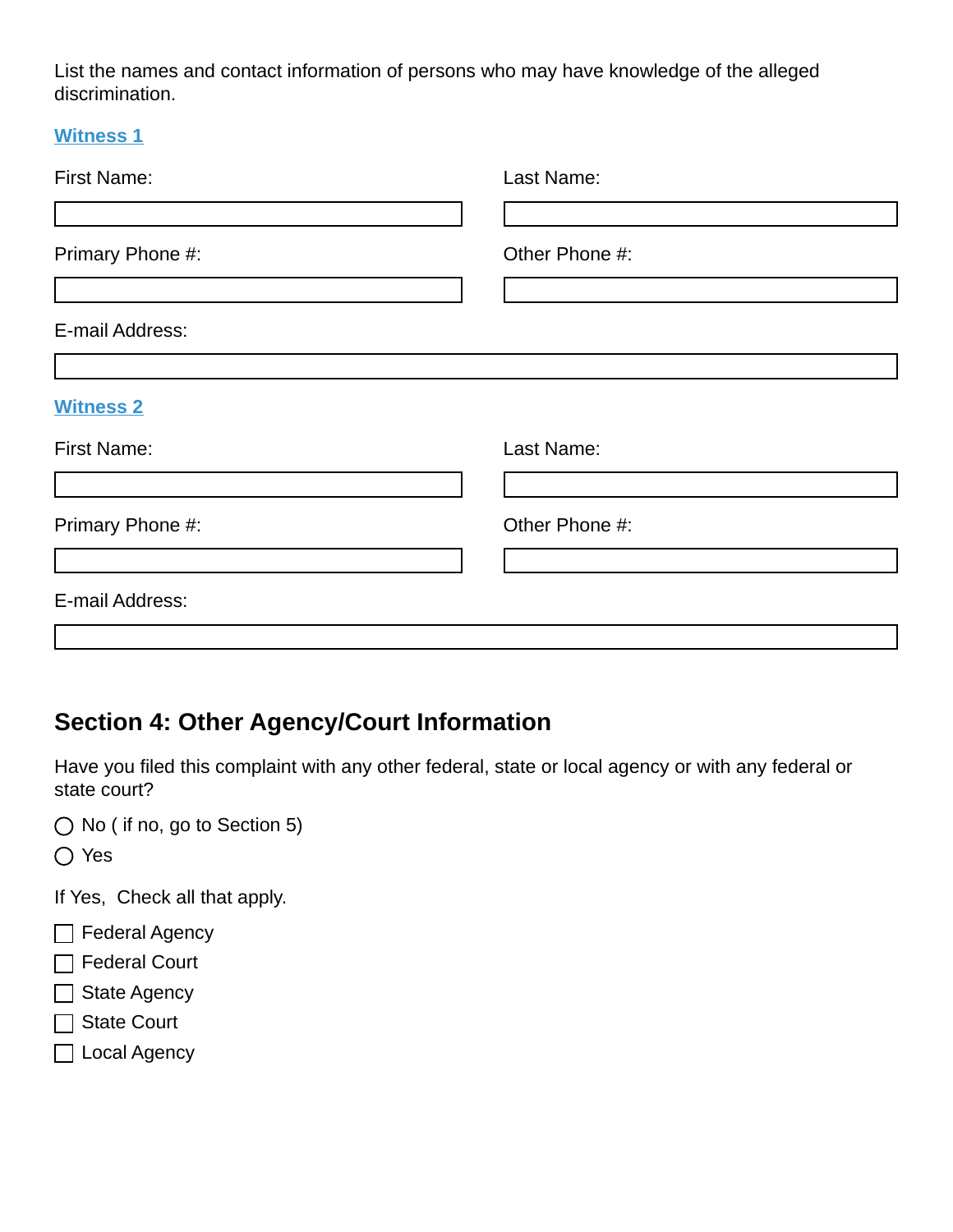Please provide information about a contact person at the agency or court where the complaint was filed.

| Name of Agency:        |            | Date complaint was filed: |
|------------------------|------------|---------------------------|
| <b>First Name:</b>     | Last Name: |                           |
| <b>Street Address:</b> |            |                           |
| City:                  | State:     | Zip Code:                 |
| Primary Phone #:       |            |                           |

#### **Section 5: Resolution**

How can this be resolved to your satisfaction?